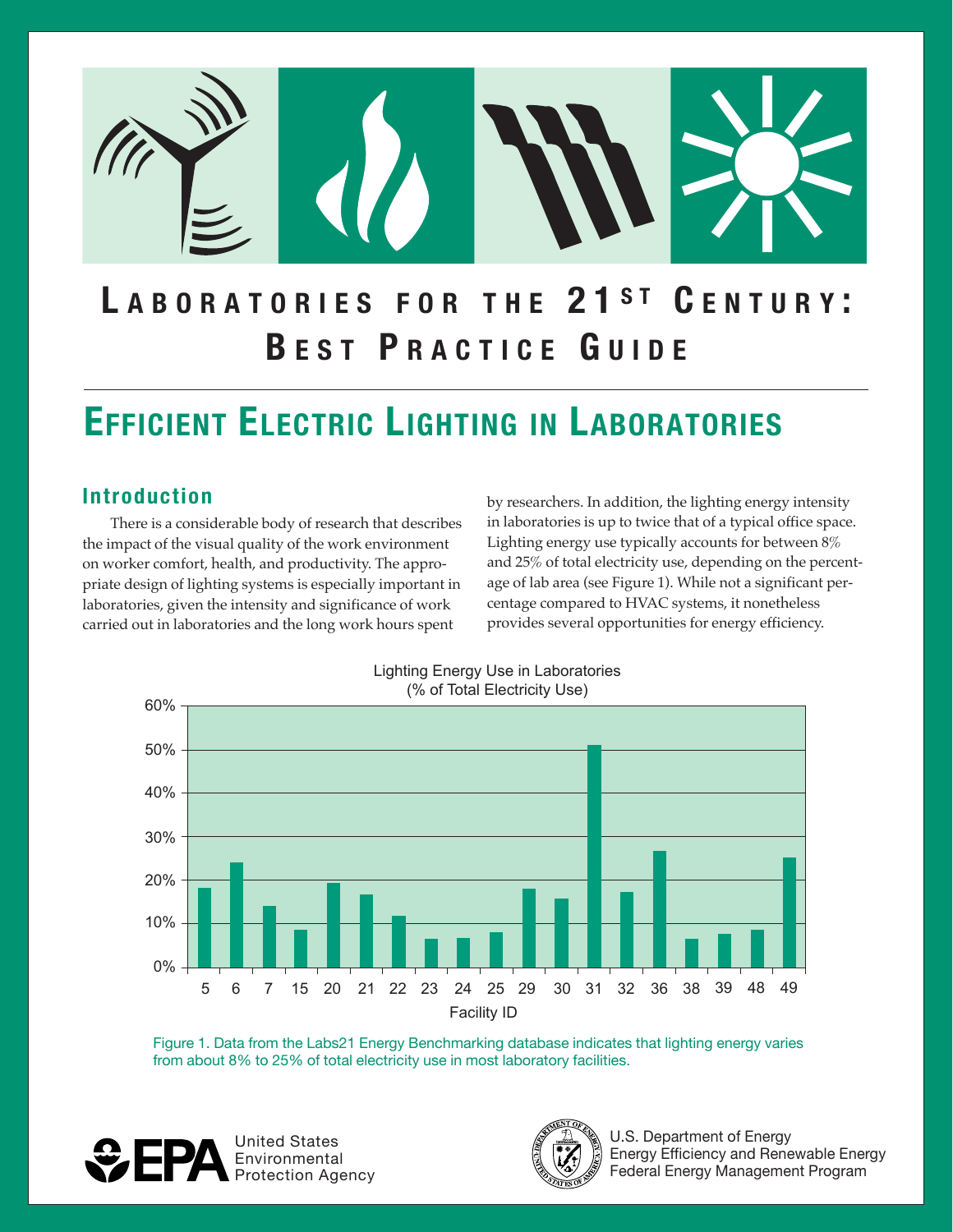#### 2 LABS FOR THE 21ST CENTURY **2 1 S T C E N T U R Y**



This best-practice guide is one in a series created by the Laboratories for the 21<sup>st</sup> Century ("Labs21") program, a joint program of the U.S. Environmental Protection Agency and U.S. Department of Energy. Geared towards architects, engineers, and facility managers, these guides provide information about technologies and practices to use in the design, construction, and operation of safe, sustainable, high-performance laboratories.

The intent of this guide is to highlight and summarize best practice strategies for high-performance, energy-efficient lighting in laboratories. This guide is not intended to serve as a general guide on how to design lighting for a laboratory. Comprehensive "how-to" information on lighting design can be found in the Illumination Engineering Society of North America (IESNA) handbooks as well as other resources listed in the references.

The next section describes best practice strategies for systems and components (fixtures, lamps, controls). The section following that describes the best practices pertaining to lighting performance parameters (illuminance levels, color rendition, etc.).

#### **Systems and Components**

#### **Daylight Integration**

#### **Strategy #1: Electric lighting should always be designed as a supplement to daylighting.**

Whenever feasible, use natural light as the primary daytime light source. It is the most visually effective and energy-efficient source of lighting. The National Institutes of Health (NIH) guidelines state, "Laboratories and offices shall be provided with natural light and views to the outside, as long as they do not conflict with functional requirements."

Although this guide is specifically focused on the design and operation of electric lighting systems, it is well understood that the integration of any electric lighting system is only a part of an overall lighting design scheme that includes daylighting and significant integration with mechanical systems. The overall lighting design must also acknowledge the psychological stimuli that light presents to most living things and reinforce, rather than conflict with, physiological conditions such as human circadian cycle entrainment. The intensity of light, light source color, and controls can all play a key role in satisfying both physiological and psychological needs.

The Labs21 Daylighting Best Practice Guide provides design guidance and examples of how to effectively use daylighting in laboratories and integrate it with electric lighting.

#### **Fixture Configuration**

#### **Strategy #2: Use direct-indirect ambient lighting parallel to benchtop.**

There are two primary aspects of the ambient lighting fixture configuration in a laboratory:

- Beam direction: direct, indirect, or direct/indirect.
- Fixture location relative to bench top: parallel, perpendicular, or other.

While there is no single "best" fixture configuration, a direct-indirect configuration oriented parallel to the bench is, typically, the preferred option. (A notable exception to this guidance would be laboratories that require washdown capabilities.)

Direct-indirect fixtures direct a certain percentage of the light upwards and the remainder downwards, thereby capturing the advantages and minimizing the disadvantages of both components. A 100% direct fixture is more effective in producing high illuminance levels at the benchtop, but also more likely to produce glare, high contrast ratios and shadowing, and poor vertical brightness. Because indirect lighting reduces shadowing, it often requires a lower level of illuminance than would direct lighting to perform tasks equally well (Watch 2001, p. 225). On the other hand, while a 100% indirect fixture minimizes glare and shadowing, the lack of any direct component creates an impression of dullness, even if illuminance levels are adequate.

In labs, the direct component should preferably be between 20% and 40%. Figure 2 shows two typical direct/ indirect lighting system installations located parallel to the benchtop and directly above the front edge of the benchtop.

An alternative to placing lighting fixtures directly above each benchtop is to place them between benches. This placement usually necessitates primarily indirect lighting to avoid shadowing at the bench. The advantage of this approach is reduced lighting power density. For example, at the U.S. EPA's Research Triangle Park Facility, this approach (Figure 3) allowed power density to be reduced from  $1.85 W/sf$  to  $1.35 W/sf$ , providing an estimated annual savings of over \$200,000. The first cost premium was about \$200,000, resulting in a simple payback of about one year.

To make indirect lighting efficient, the ceiling should have at least 80% reflectance, and walls should have 65% or greater. Ceiling height is an important consideration. Fixtures should be located at least 18 to 24 inches below the ceiling to avoid hot spots (although there are some new luminaire designs that allow for shorter suspension lengths). This mounting recommendation is especially true for T5 technology, primarily because the high lumen output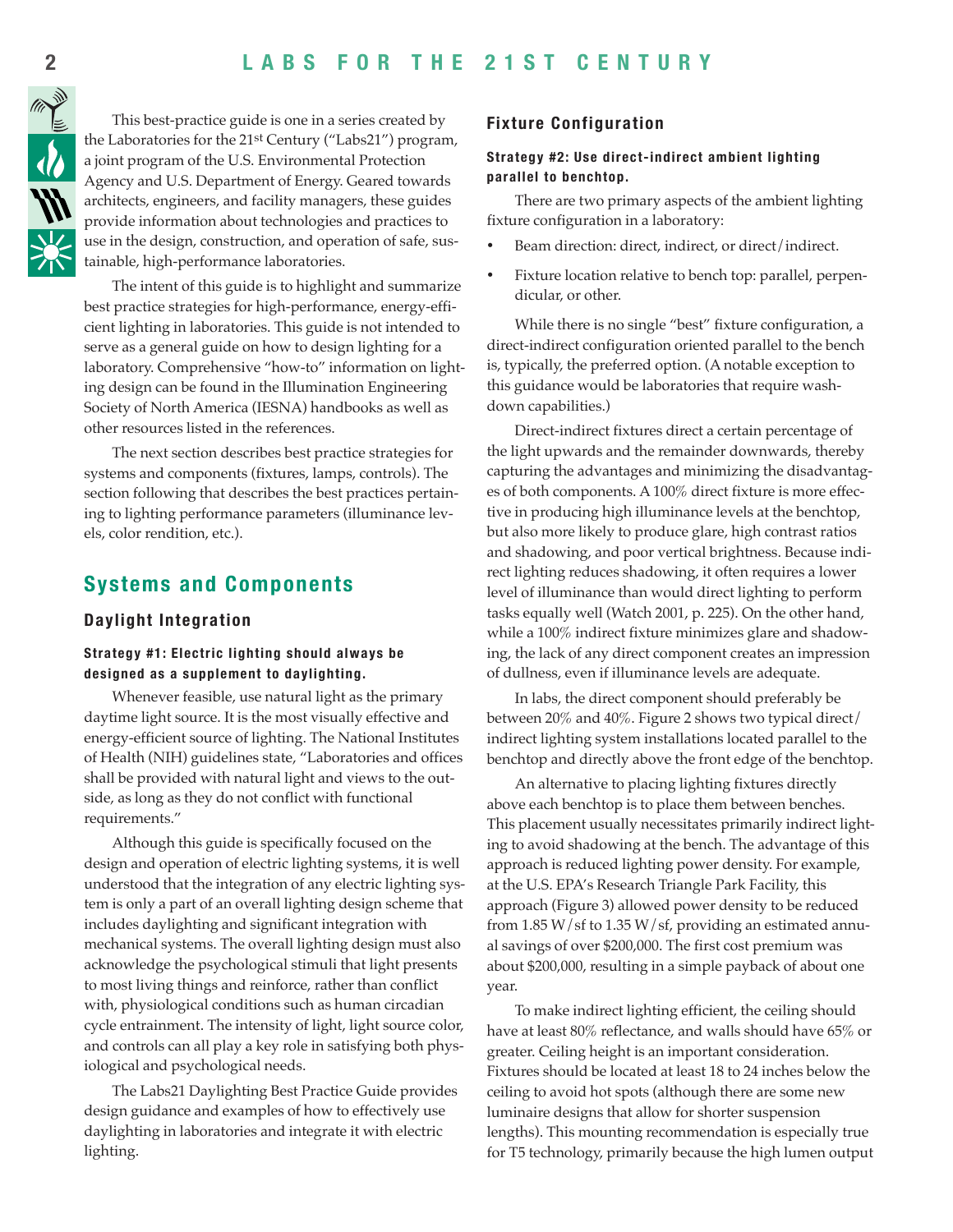#### LABS FOR THE 21ST CENTURY 3



Figure 2: Left - Typical installation of direct-indirect lighting at the Donald Danforth Plant Science Center. Source: HOK. Right - Typical T8 direct/indirect lighting installation, University of Wisconsin Chemistry Building. This example shows that indirect lighting can be implemented even without a conventional ceiling. Source: Pivotal Lighting Design/Affiliated Engineers.

and luminaire-lamp combination can have more directional performance characteristics (i.e. it acts more like a point source).

If ceiling height or other factors preclude the use of suspended luminaires, consider using a recessed directindirect fixture. This fixture is recessed into the ceiling. It has a concave reflector and perforated metal drop basket in the center. Since the drop basket extends below the ceiling plane, light is directed high-up on vertical surfaces and onto the ceiling, providing a much more uniformly lit work environment than conventional recessed fixtures (Losnegard 2004).

#### **Strategy #3: Consider alternative ambient lighting options for movable benches.**

Movable lab benches are an approach to laboratory design that is gaining momentum. They give the research-



Figure 3: Lighting configuration options considered for the US EPA Research Triangle Park facility. Source: HOK.

er the flexibility to reconfigure an entire lab bay rather quickly using overhead service trunks as the pivoting points for new bench layouts. Several designers have addressed this issue by designing lighting systems that are mounted directly to the benches themselves, thereby taking the lighting along with the benches as they are relocated (see Figure 4). One drawback of bench-mounted lighting is that, if benches are moved often, the resulting vibrations may have a detrimental effect on expected lamp life. Also, there are often problems with uniformity if the bench configurations are very different from the original design. Another complexity to overcome is how to provide separately controlled electrical lighting circuits (often at 277 volts) to bench-mounted locations from raceways already carrying multiple circuits from several electrical sources. It is also likely that some degree of redundant ambient lighting is needed so that, if a bench is replaced with open floor space for equipment or movable tables, there will still be adequate illumination at that point.

A different approach to providing effective lighting for the movable bench lab plan is to place the 100% indirect lighting in direct relation to the possible bench configurations. Because electrical power, data and gases are usually fed from overhead service trunks located at modular intervals (typically between 10.5 ft and 11.0 ft in labs with movable benches) arranging area lighting on the same planning module assures that the lighting emphasis is above the benches, where it is desired (Figure 5). This approach eliminates the potential drawbacks of benchmounted luminaires cited above, while still allowing for movable, bench-mounted task lighting wherever needed for supplementary illumination.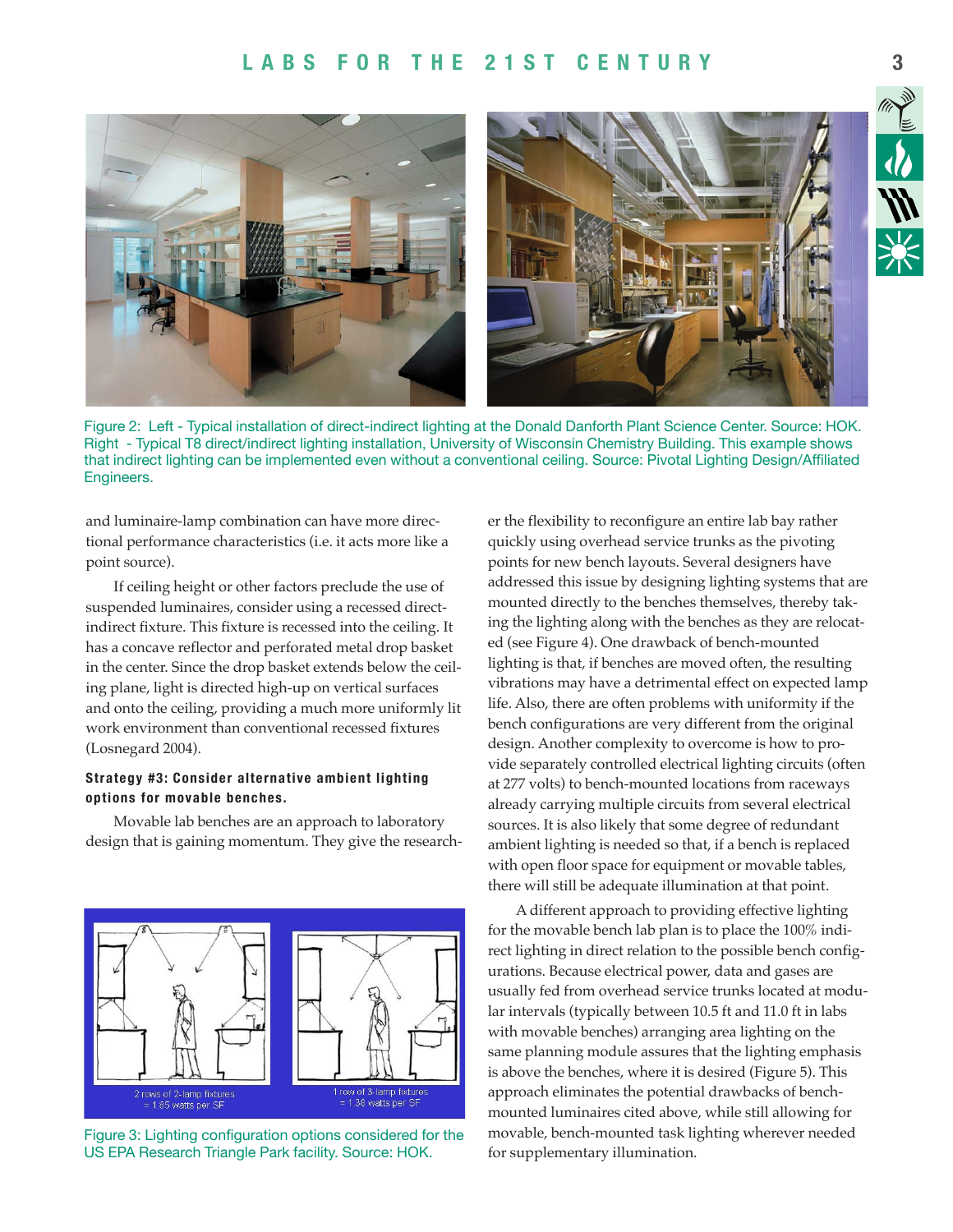#### **4 L A B S F O R T H E 2 1 S T C E N T U R Y L A B S F O R T H E 2 1 S T C E N T U R Y 5**





Figure 4: Mock-up of a lab module for Memorial Sloan Kettering Cancer Center, showing bench-mounted ambient lighting with under-cabinet task lighting. Source: ZGF Architects.

Figure 6 shows a fixture configured around vertical service trunks. This allows benches to be located along two perpendicular horizontal axes, thereby affording even more flexibility.

Physical mock-ups are an effective way to study different lighting configurations for a lab module. The mock-



Figure 6: Conceptual study of a lighting array incorporated within the electrical, data, gases overhead service trunk. This scheme provides good lighting for benches located either parallel or perpendicular to the service trunks. Source: Flad Associates and Pivotal Lighting Design/ Affiliated Engineers.



Figure 5: Aisle-mounted indirect luminaires suspended in relation to the overhead service trunk can maintain goodquality lighting regardless of the position of the movable benches, as long as the ceiling remains somewhat consistent.

up should include, as a minimum, a sample installation of the proposed ceiling material as well as any mechanical diffusers or other ceiling elements that are likely to be within the beam spread of the indirect portion of the lighting system distribution pattern. An actual lab bench, fitted out with full-height shelving as specified, will provide very revealing clues about how the visual environment is shaped with these elements.

#### **Strategy #4: Use task lighting.**

The various types of tasks carried out in a laboratory often have different lighting requirements. Separating task and ambient lighting allows for greater user flexibility and energy efficiency. Consider using articulated-arm task lighting for maximum flexibility in meeting user needs. If this cannot be done, then consider under-cabinet task lighting (see Figure 7). However, the heat generated from under-cabinet task lighting may limit the types of chemicals stored on the shelf directly above the task light. Under-cabinet task lights also require that the space below the task light be free of clutter and storage that could potentially block the light. It is important to ensure that task lighting is explicitly integrated into the overall lighting design early in the design process. Energy efficiency is achieved by reducing ambient light levels (e.g., 30 fc) and ensuring that task lights are turned off when not needed. If task lighting is seen as an optional supplement to ambient lighting (e.g., as part of furniture and finishes), designers will likely configure ambient lighting to meet task requirements, negating the energy efficiency benefits of separating task and ambient lighting, and reducing its overall cost-effectiveness.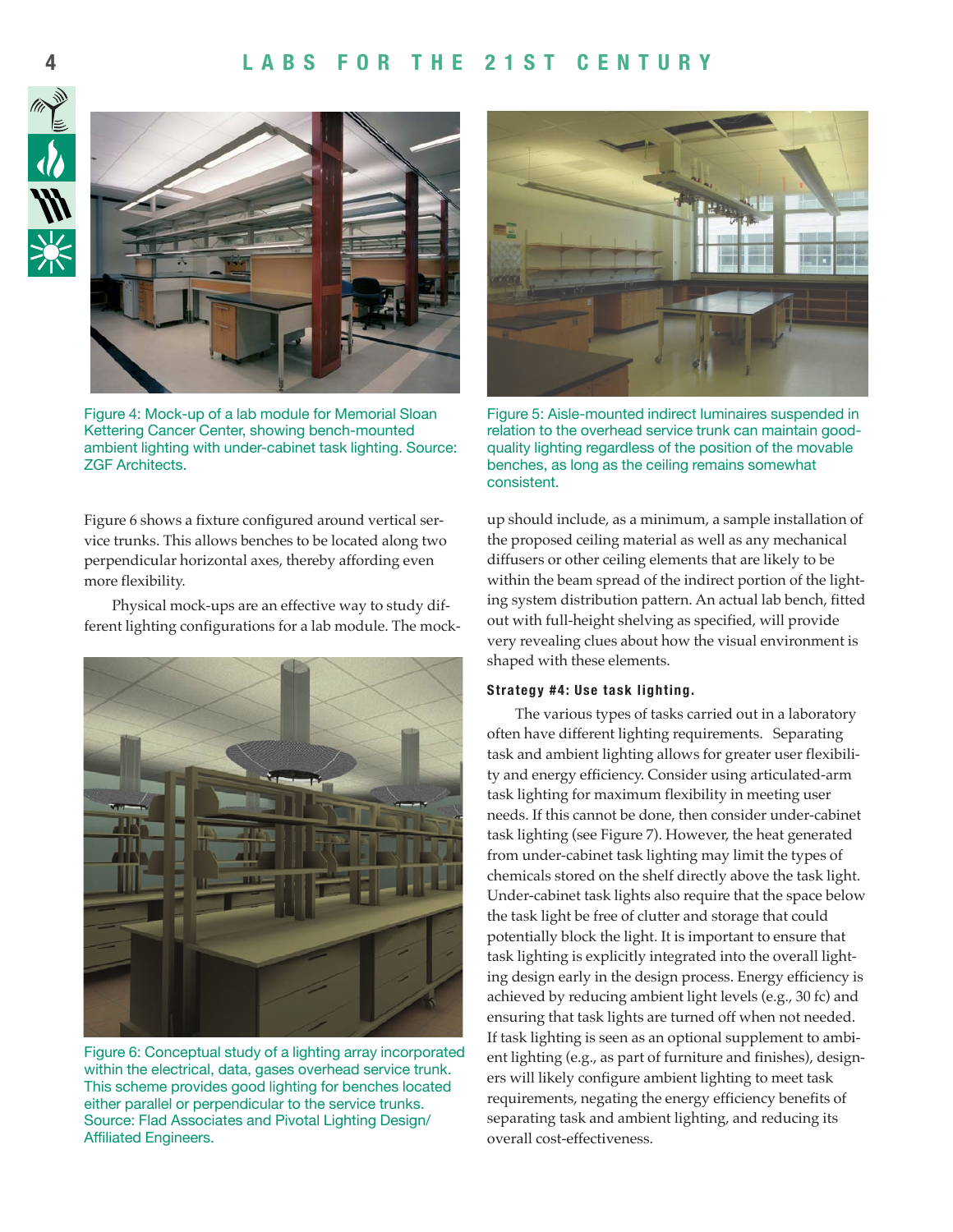### LABS FOR THE 21ST CENTURY 5



Figure 7. Under-cabinet task lighting in a USDA laboratory. Source: HOK.

#### **Lamps and Ballasts**

#### **Strategy #5: Use energy-efficient lamps and ballasts.**

Over the past two decades, significant progress has been made in efficiency improvements to lamps and ballasts, and they are one of the most cost-effective measures for improving energy efficiency in buildings. Many publications, some of which are listed at the end of this guide, provide comparative analyses of lamps and ballasts. Figure 8 summarizes the range of efficiencies in terms of lumens per watt, which is the primary measure of lamp efficacy. It is interesting to note that daylight, in addition



Lumens per Watt of Heat Gain

Figure 8. Luminous efficacy of various light sources. Daylight ranges calculated inside of single-pane clear and high-performance glass. Data source: Advanced Lighting Guidelines.

to all its other benefits, is also the most efficacious light source.

Efficacy can be evaluated on at least three levels:

- Lamp efficacy which compares the efficacy of different lamps, without considering ballasts.
- Combined lamp and ballast efficacy which includes ballast losses.
- Luminaire efficacy which considers the efficacy of the luminaire system within the context of architectural space.

Efficacy metrics can be obtained from manufacturers and other resources. Some lamp and ballast considerations that apply specifically to laboratories include the following:

- Consider the use of T5 lamps in new construction. The smaller lamp size translates to smaller and sleeker luminaire designs and can yield far better optical control and greater luminaire efficiency, compared to T8s. T5s are also better in terms of reduced material use, consuming 60% less glass and phosphor material, and up to 50% less packaging when compared to T12 lamps (Yancey 1998).
- Always use electronic ballasts. In instrument labs where standard electronic ballasts and lamps may interfere with instrument operation, use radiofrequency-shielding luminaires. Alternatively, consider using light pipes or fiber-optic cables to provide lighting from a remote source.
- Always use compact fluorescent (CFL) or low wattage ceramic metal halide lamps instead of incandescent; the newer CFL and halide lamps have addressed color rendition issues.
- For fume hoods and bio-safety cabinets, which usually have their own lighting, coordinate the lamp color and type with the manufacturer to ensure compatibility with the overall visual environment requirements.

#### **Controls**

#### **Strategy #6: Use daylight controls for ambient lighting in perimeter zones.**

One of the major benefits of daylighting is the ability to save energy by reducing the use of electrical lighting by dimming or switching. The cost-effectiveness of daylightbased dimming is a function of electricity prices and the cost of dimming systems. One way to improve cost-effectiveness is to right-size the HVAC system by accounting for the reductions in cooling load that result from lower internal heat gains achieved by reducing electrical lighting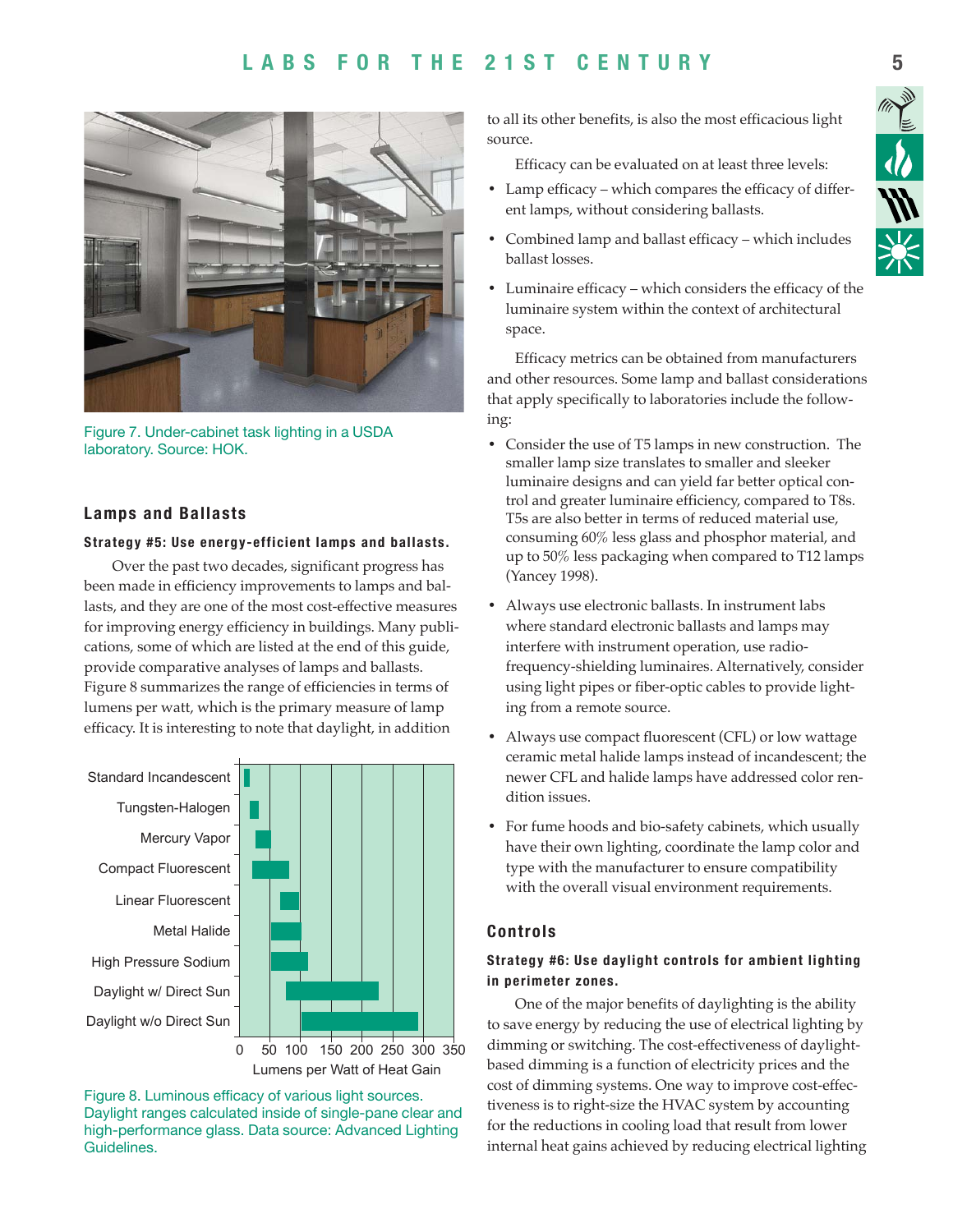#### 6 LABS FOR THE 21ST CENTURY **2 1 S T C E N T U R Y**



loads. Another way to improve cost-effectiveness is to use dimming technology further into the occupied space rather than at the perimeter. The rationale for this is that a well-daylit space provides enough daylight at the perimeter so that perimeter luminaires can be switched rather than dimmed. It is more economical to limit use of daylight-harvesting dimming ballasts to luminaires further away from the fenestration, where they will be most effective. A caveat to this approach is that it assumes users at the perimeter will turn off the lights when there is adequate daylight. Consider the use of physical models or computation daylight simulation software such as RADIANCE to optimize integrated daylight designs and establish life cycle costs.

#### **Strategy #7: Ensure that lighting zones are small enough to provide local control.**

Occupants generally prefer manual control of their environments over automatic control. Something as simple as an override to a larger low-voltage switching/ dimming system satisfies this desire for direct local control. To limit lighting in unoccupied areas in periods of low occupancy, use smaller lighting zones of about 800 to 1000 sf. Note that task lighting effectively provides local control.

#### **Strategy #8: Use bi-level switching.**

Light levels are often greater than required, but occupants do not have the choice to reduce them. Bi-level controls are a low-cost or no-cost add-on (if done at construction) and allow two or three levels. In a typical installation, one switch controls 1/3 of the lamps in a space while the other controls 2/3 of the lamps. This allows for four light levels: off, 1/3, 2/3, and full. Bi-level switching is now required by code in some locations, and may be very appropriate for laboratory spaces, because they are designed to high light levels that many tasks may not even require.

#### **Strategy #9: Use occupancy sensors for ambient and task lighting.**

Lighting in general and task lights in particular tend to be left on by users. They become part of the visual "landscape," and users are not consciously aware that they should be turned off when not required. Occupancy sensors are an effective way to reduce energy waste for both ambient and task lighting in laboratories. Dual sensors, composed of both passive infrared and ultrasonic technologies, require the absence of both heat and motion to shut off, minimizing false-triggering problems. To maximize savings, lighting should be controlled separately for each bay. The cost-effectiveness of occupancy controls can be improved if they are also used for laboratory HVAC system control. As in other building types, occupancy sensors are also effective in conference rooms, rest rooms, and other intermittently used rooms.

#### **Strategy #10: Use sweep-off lighting schedule with manual overrides.**

This is appropriate for labs that tend to be occupied on a predictable schedule, and are not occupied around the clock. Lights are turned off according to preset schedules, based on occupancy patterns. Safety concerns should be carefully evaluated when considering such a system. In Washington State, code requires that lighting for areas larger than 5000 sf must have automatic controls to turn off lights at night.

#### **Strategy #11: Commission lighting controls.**

Commissioning and calibration of lighting controls are essential if energy savings are to be achieved and maintained. For example, occupancy sensors with sensitivity set too high can fail to save energy, but occupancy sensors with too low a sensitivity or too short a delay time can be annoying or even potentially hazardous to occupants. Similarly, improperly adjusted daylighting controls or improperly located photosensors can dim the lights too low, causing occupants to override them (e.g., by taping over the sensor), or can fail to dim the lights at all.

#### **Performance Parameters**

#### **Required Illumination Levels**

The goal of good lighting design is to provide the quantity and quality of light needed for the task. Lighting designed for laboratories has many things in common with lighting designed for offices or other places where mixed visual tasks are performed. One significant difference is that the work surfaces in labs are typically at various heights, hence most tasks are of a three-dimensional nature, involving multiple horizontal and vertical work surfaces. Lighting for good visual acuity necessarily includes a balance between horizontal work surface illumination and the brightness of other surfaces near and distant in the field of view. Minimizing dramatic contrast in the entire field of view will help to reduce eyestrain and visual fatigue, although some contrast is essential to prevent visual dullness, which can also cause fatigue.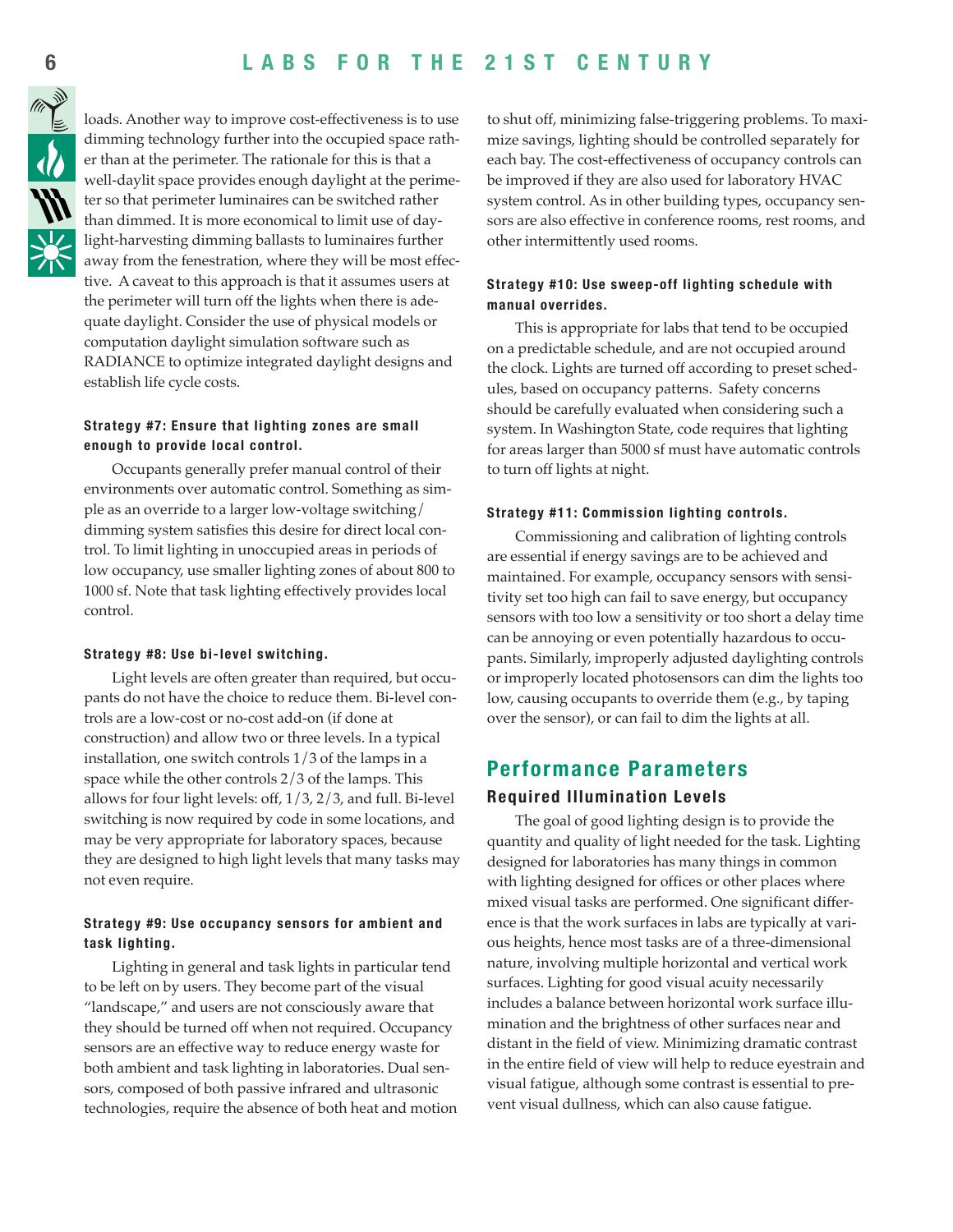#### Strategy #12: Don't overdesign. Carefully assess required illuminance levels in conjunction with other performance parameters.

While designers have traditionally focused on the required illumination levels for a space, there are several other aspects of lighting design that significantly affect visual performance and the overall visual perception of the space, as will be discussed later. Therefore, it is important to recognize at the outset that illuminance requirements must always be considered in conjunction with other visual performance parameters. For example, the "see-ability" of 50 to 70 footcandles (fc) of indirect lighting is comparable to 100 to 130 fc of direct lighting, due to the elimination of glare with indirect sources (Doberdruk 1999). Thus, "qualitative" factors directly affect lighting energy use.

The 9<sup>th</sup> edition of the IESNA Handbook has revised its illuminance recommendations for laboratories downward from the previous edition, as indicated in Figure 9. Many owners of laboratory facilities are questioning traditionally conservative engineering practices, which frequently led to significant over-sizing of basic building services,

| <b>IESNA Lighting</b><br>Handbook-<br>9th Edition 2000<br>Illuminance Maintained (fc) | <b>IESNA Lighting</b><br>Handbook-<br>8th Edition 1993<br>Illuminance Maintained (fc)<br>(horizontal)                                       |
|---------------------------------------------------------------------------------------|---------------------------------------------------------------------------------------------------------------------------------------------|
| <b>Specimen collecting</b>                                                            | <b>Specimen collecting</b>                                                                                                                  |
| horizontal 50<br>vertical 10                                                          | $50 - 75 - 100$                                                                                                                             |
| <b>Science laboratory</b>                                                             | Laboratories                                                                                                                                |
| horizontal 50<br>vertical 30                                                          | <b>Tissue laboratories</b><br>$100 - 150 - 200$<br>Microscopic reading room<br>$20 - 30 - 50$<br>Gross specimen review<br>$100 - 150 - 200$ |
|                                                                                       | Chemistry room                                                                                                                              |
|                                                                                       | $50 - 70 - 100$                                                                                                                             |
|                                                                                       | <b>Bacteriology rooms</b><br>General<br>$50 - 75 - 100$<br>Reading culture plates<br>$100 - 150 - 200$                                      |
| Design Guide Section<br>(Interior pg. 4, 6, 7)                                        | Hematology<br>$50 - 75 - 100$<br>(pg. 461, 462)                                                                                             |

Figure 9. A comparison between the IESNA laboratory illuminance recommendations in the current (9<sup>th</sup>) edition and the previous (8th) edition. Data source: IESNA.

costing owners more money for both construction and ongoing operation.

There are no universally applicable standards for illuminance in laboratory spaces. While there may be a need to light a specific task to between 80 and 100 fc, it is rarely necessary to light the whole laboratory to that level. In fact, high illuminance levels may reduce visual acuity for tasks that require reading monitors and other electronic displays. Therefore, the lighting designer should carefully assess illumination needs based on the task. If flexibility is required, then incorporate appropriate strategies to vary the light levels. For example, a design guideline developed for a University of California laboratory advocated a flexible configuration which had 30 to 50 fc of ambient lighting, with additional illuminance provided by undercabinet task lighting, and a re-locatable articulated-arm task light in a few locations for high-illuminance tasks.

#### **Brightness, Uniformity and Other Qualitative Factors**

As noted earlier, visual acuity is a function of several factors beyond illuminance levels. The 9<sup>th</sup> edition of the IESNA handbook lists 23 criteria, including color appearance, direct glare, and surface light distribution. The resources at the end of this guide provide more information on these factors. Some important considerations for laboratory spaces are discussed below.

#### Strategy #13: Balance brightness of walls, ceiling, floor, and work-surfaces.

Balanced vertical illumination in the field of view reduces contrast, enhancing visual acuity. This can be achieved using wall-washing with down-lights on perimeter surfaces.

No other surface in a typical room will contribute more to the distribution of light than the ceiling. To aid in the proper distribution of light, a white or nearly white ceiling is recommended, with a minimum reflectance value between 0.80 and 0.85, as noted earlier. A matte finish is preferred over a semi-gloss or semi-specular finish because it eliminates the possibility of reflecting the images of bright light sources from within the indirect component of luminaires. Any color or tint present in the ceiling material will also be contained in the light reflected off that surface, so care is needed in specifying any finish other than white or near white.

Floors have more to do with contrast reduction in the visual field than with contributing significantly to the ambient light level in a room. The reflectance value of a cream-colored tile is 0.45, while a dark brown floor has a reflectance value of 0.1. These two color choices will create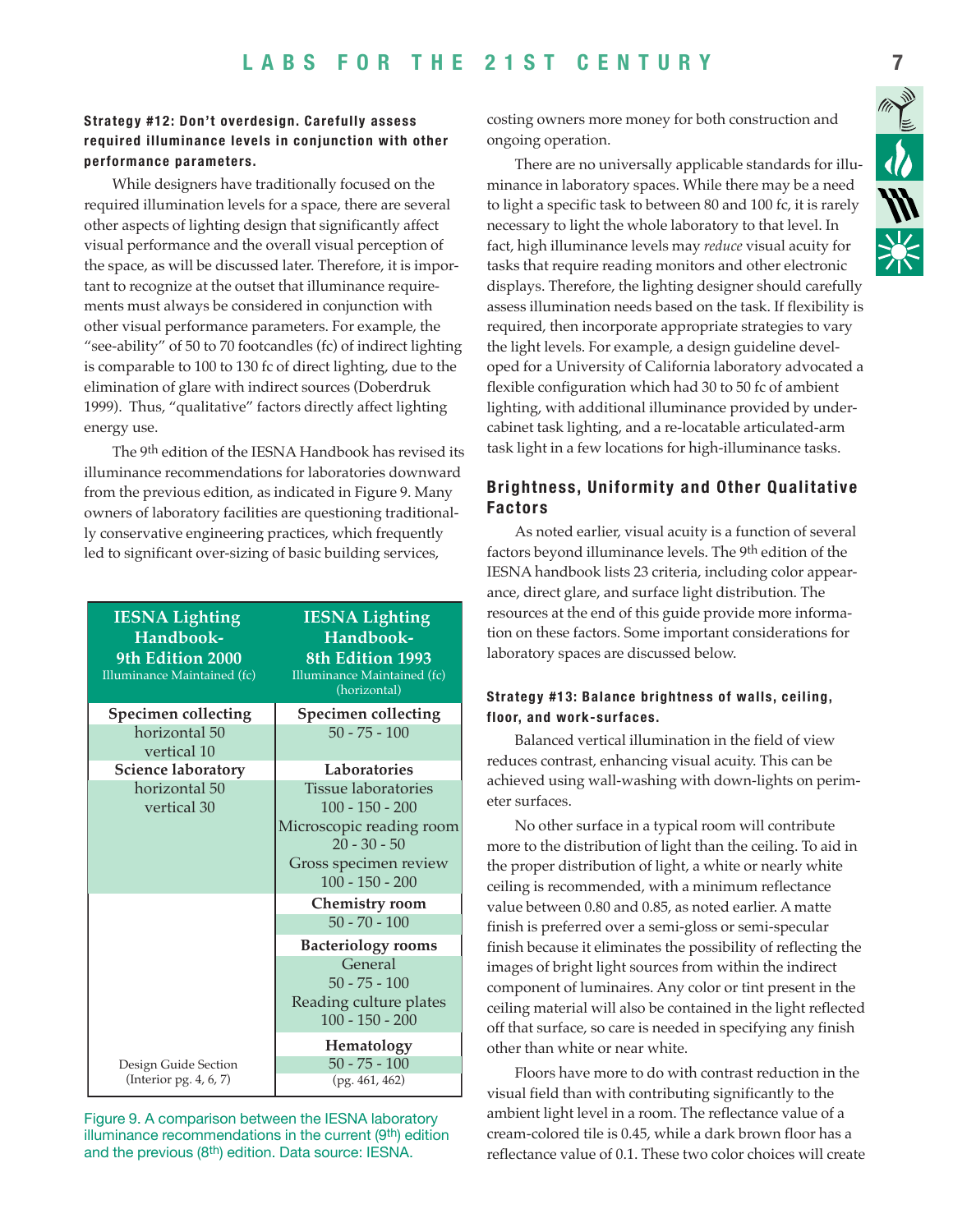#### **8 L A B S F O R T H E 2 1 S T C E N T U R Y L A B S F O R T H E 2 1 S T C E N T U R Y 9**





Figure 10: Balance of surface brightness in this lab is achieved with energy-efficient recessed lab lighting using T8 technology and compact fluorescent down lights with 4100-K lamp color. Photo courtesy of Pivotal Lighting Design/Affiliated Engineers.

significantly different impressions of brightness, even though the calculated illuminance levels will be almost identical.

Finally, dark bench tops and reagent shelves with miscellaneous items contribute to an impression of overall lower brightness even though the design meets the target luminance at the bench. Dark bench tops should therefore be avoided, if possible.

#### **Strategy #14: Select lamps with high CRI and optimal color temperature.**

Improved color rendition of the ambient lighting supports greater visual acuity, saving energy by allowing lower illuminance levels. Higher color-rendering T8 and T5 light sources are also more compatible with daylight and with most compact fluorescent lamps. Specify fluorescent light sources with a minimum CRI of 82. Where color rendition is very critical (e.g., analysis of blood specimens and organ tissues), consider the use of 5-phosphor or full spectrum lamps.

Typically, for laboratories, a color temperature of 4100-5000K is recommended. It is important to coordinate the color temperature of ambient and task lighting, since differences can be visually distracting.

#### **Strategy #15: Balance uniformity and variation.**

There should be a balance of light between benches, aisles and room perimeters. It is important that luminaires provide wall brightness at the tops of walls, to avoid the "cave" effect. This is especially important in labs, because top shelves are often used for storage (even though code stipulates that nothing should be within 18 in. of the ceiling).

While a reasonable amount of uniformity is important, it is also important to have some visual variation and interest (e.g., accent lighting with wall sconces), otherwise the space will appear dull. Totally indirect lighting systems can often provide a virtually shadowless visual environment. By flattening perspective within the evenness of surround-lighting, this lack of direct-light emphasis presents the three-dimensional lab and its accompanying apparatus to the eye as a mere two-dimensional visual task. Benchmounted adjustable task lighting can help to enhance the visual environment significantly by adding sparkle and revealing 3D form. This adds variation and visual interest, which, in turn, support visual acuity.

#### **Maintenance**

Lighting system maintenance should be addressed beginning with the actual luminaire specification. Newer lamp technologies with reduced physical size have driven the design of sleeker, smaller luminaires. These have become correspondingly harder to physically maintain than larger versions simply because appropriate clearances between lamps, reflectors and luminaire housings are often forsaken for aesthetics. It is the lighting designer's responsibility to specify lighting fixtures that are clearly well-constructed and assembled with maintainability in mind. Accessories to avoid are those that require special tools to remove or that complicate routine maintenance procedures, such as clipped-on external baffles or louvers with sharp edges that snag dust cloths.

#### **Codes and Standards**

The IESNA Lighting Handbook is the primary reference for illumination criteria. Some of the energy efficiency requirements for laboratory lighting found in codes and standards include the following:

- ASHRAE Standard 90.1-2004 specifies lighting power densities for various space types. Laboratories are limited to 1.4 W/sf.
- California Title 24 (2005) limits lighting in high-precision work environments to 1.3 W/sf.
- The 2004 Seattle Energy Code limits lighting in laboratories to 1.8 W/sf.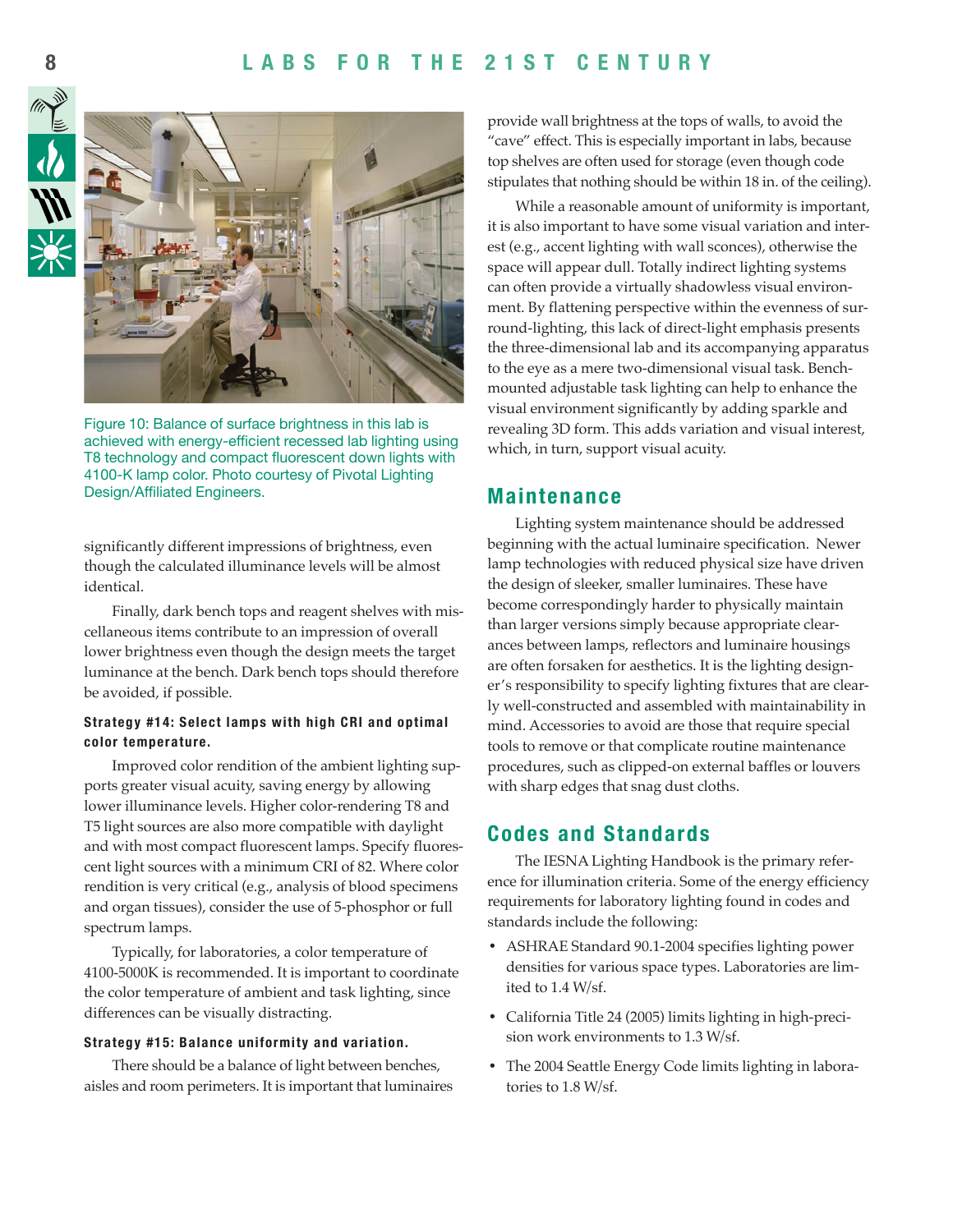#### **Design Process Action Items**

An integrated team-based approach requires involvement by all stakeholders from the very beginning of the conceptual and schematic stages. This is especially true because of the increasing complexity of most building systems, and the demand for better integration of sustainable construction techniques.

#### **Pre-design**

Define goals for daylight integration. Identify visual tasks and any special requirements (for example, RF shielding). Determine appropriate illuminance requirements, develop daylight integration strategies, and set a target for lighting installed W/sf.

#### **Schematic Design**

Conduct preliminary modeling to assess alternative fixture configurations in terms of visual performance, life cycle cost, implications for lab module design, ceiling height, maintenance, and potential for daylight integration.

#### **Design Development**

Conduct detailed modeling and mock-ups to evaluate alternative electrical lighting and control configurations. Evaluate installed W/sf, illuminance, brightness ratios, uniformity, color rendition.

Determine zone size, switching requirements.

#### **Construction Documents**

Ensure that documents define the process for commissioning electrical lighting control systems, especially occupancy and daylight-based controls.

#### **Conclusion**

Lighting in laboratories impacts worker comfort, health and performance, and energy efficiency. Electrical lighting must always be designed as a supplement to effective daylighting. Some of the key best-practice strategies for electrical lighting include the use of direct-indirect luminaires for ambient lighting, the use of under-cabinet and/or articulated-arm task lights, and daylighting and occupancy-based controls that are properly commissioned. It is important to note that the effectiveness of lighting is a function of a wide range of performance parameters, not just task illuminance. Designers should take care to avoid overestimating required illuminance levels. An effective lighting design should achieve visual acuity by taking into account task illuminance levels in conjunction with other parameters such as surface brightness, color rendition, and visual variation. This guide highlighted some examples of laboratories with lighting systems that meet high visual performance requirements while minimizing life-cycle energy use.



Figure 11: San Mateo County Forensic Laboratory incorporates integrated daylighting and lighting controls, contributing to anticipated energy consumption that is 50% less than mandated by California Title 24. Source: HOK.